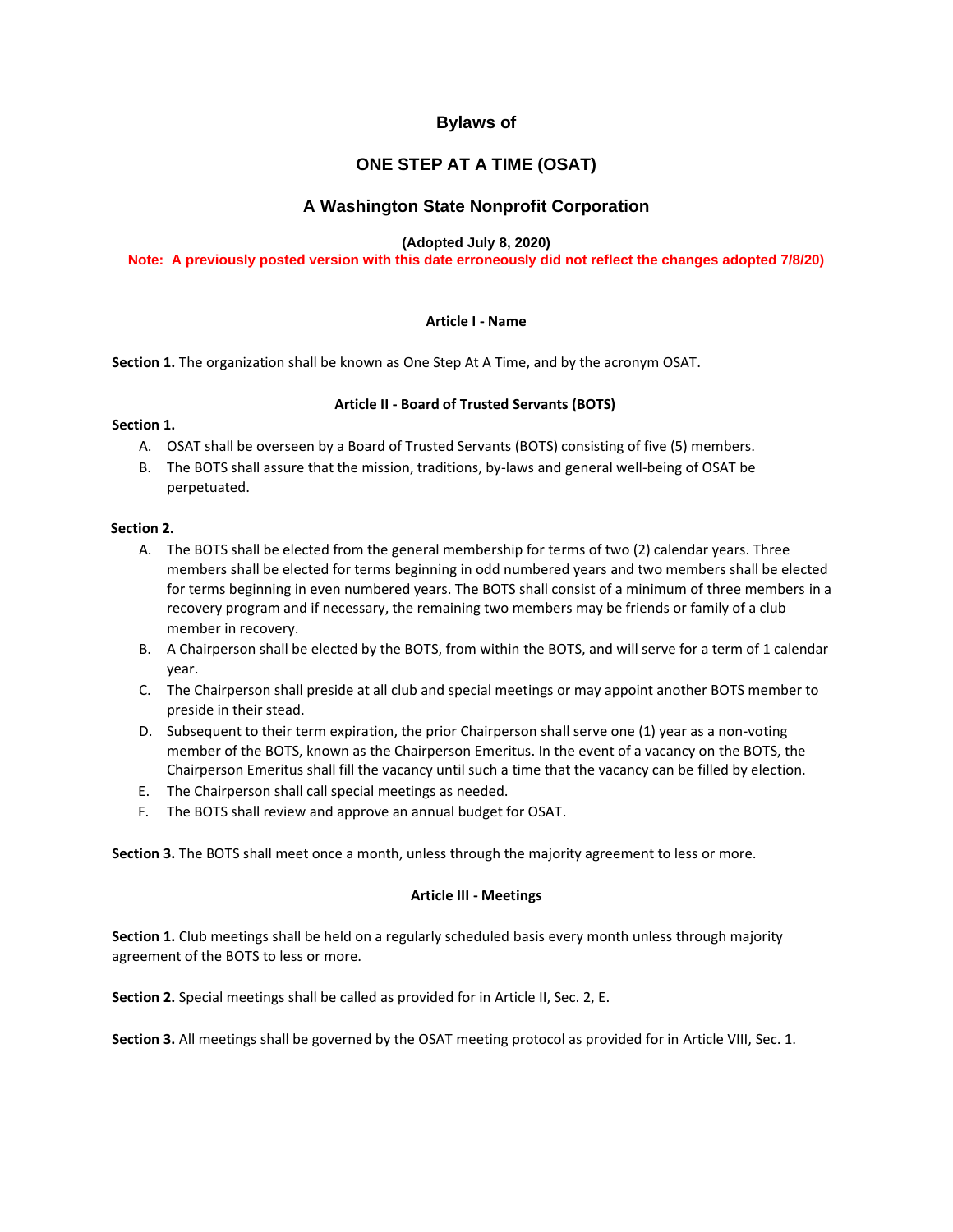## **Article IV - Standing Committees**

All committee chairs are voluntary. The climbing courses (glacier and intermediate), activities, club-wide events, safety, and treasury committee chairs shall be subject to approval by the BOTS and, in the case of the treasury, approved by the general membership. The ethics committee members are subject to approval by the BOTS; the members of the ethics committee may select their committee chair from within their members.

## **Section 1 - Membership**

A. The membership committee shall maintain a current list of all OSAT Members.

## **Section 2 - Treasury**

- A. The Treasurer will be appointed by the BOTS Chair and approved by the BOTS and the general membership for a two-year term.
- B. The Treasurer shall maintain club bank account(s) and financial records. The BOTS shall independently validate account balances at least once per calendar year.
- C. The Treasurer shall collect and distribute club funds as necessary.
- D. The Treasurer will have authority for disbursement of up to \$1000.00 (one thousand). Any expenditure exceeding \$1000.00 shall require BOTS approval.
- E. The Treasurer shall provide a monthly accounting of balances in all accounts, a list of all expenditures over \$200, and a running tally of climbing course (glacier and intermediate) expenditures to keep the respective course leadership apprised of its balances for the budgeted course year.
- F. The Treasurer will be responsible for maintaining up to date documentation for OSAT 501 (c) 3 status and Washington State business licensure.
- G. The Treasurer shall work with the BOTS in formulating the annual OSAT budget.

## **Section 3 – Glacier Climbing Course (GCC)**

- A. The GCC committee chair shall be approved by the BOTS.
- B. The GCC committee will work within an annual budget not to exceed pre-approved limits set by the BOTS.
- C. The GCC committee shall be responsible for development of the GCC curriculum. The curriculum is to abide by the OSAT Code of Conduct.
- D. The GCC committee shall schedule field trips and seminars necessary for climbing course completion.
- E. The GCC committee shall provide instruction and instructors to complete the glacier climbing course.
- F. The GCC committee shall set the determined prerequisites for participation in the OSAT GCC.
- G. The GCC committee shall maintain custodial care and accountability of any equipment deemed essential for the aid of instructing the GCC.
- H. The GCC committee shall oversee the disbursement of any of the equipment described in paragraph "G" in an equitable and fair manner solely for the aid of the students and instructors in the climbing course.
- I. The GCC shall purchase equipment as necessary, as approved by the BOTS per GCC budgets.

#### **Section 4 – Intermediate Climbing Course (ICC)**

- A. The ICC chair shall be approved by the BOTS.
- B. The ICC committee will work within an annual budget not to exceed pre-approved limits set by the BOTS.
- C. The ICC committee shall be responsible for development of the ICC curriculum. The curriculum is to abide by the OSAT Code of Conduct.
- D. The ICC committee shall schedule field trips and seminars necessary for climbing course completion.
- E. The ICC committee shall provide instruction and instructors to complete the climbing course.
- F. The ICC committee shall set the determined prerequisites for participation in the OSAT ICC.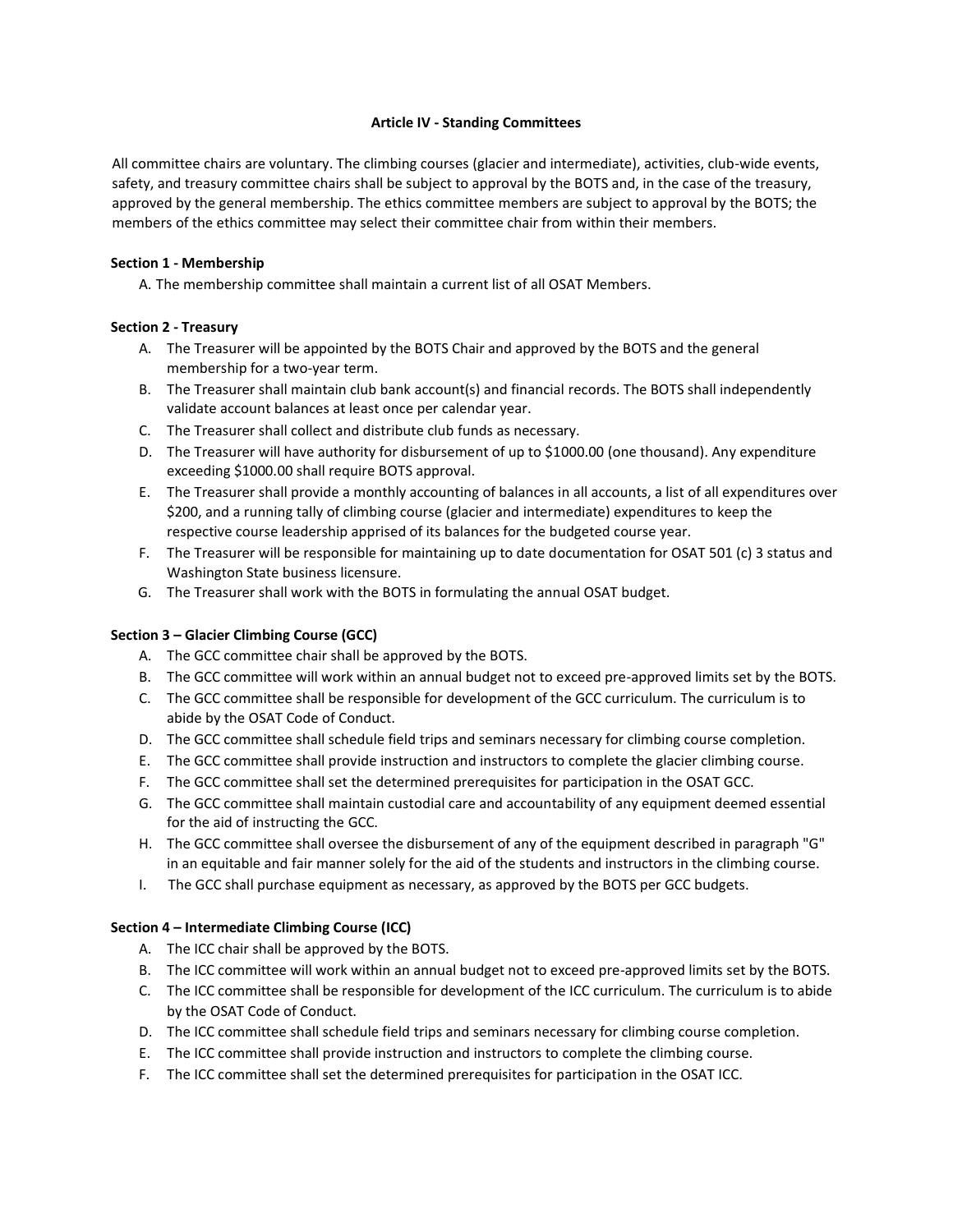- G. The ICC committee shall maintain custodial care and accountability of any equipment deemed essential for the aid of instructing the ICC.
- H. The ICC committee shall oversee the disbursement of any of the equipment described in paragraph "G" in an equitable and fair manner solely for the aid of the students and instructors in the climbing course.
- I. The ICC shall purchase equipment as necessary, as approved by the BOTS per ICC budgets.

## **Section 5 – Activities**

- A. The Activities committee chair will hold a one-year term and shall be approved by the BOTS.
- B. The Activities committee should consist at a minimum of a Chair, Vice Chair, two Club Wide Events (CWE) Chairs, and two Stewardship Chairs. With BOTS approval, the Vice Chair will become the Chair and thus serve for two overlapping years for continuity.
- C. The CWE Chairs will serve two overlapping years for continuity. The CWE Chairs shall be responsible for Club-Wide events. Examples of events may include, but are not limited to: Car Camp weekends, Gratitude Dinner, Holiday Party, and entertainment potlucks. They will maintain and store supplies for events.
- D. The Stewardship Chairs will serve two overlapping years for continuity. They will be responsible for organizing efforts to give back through volunteering opportunities. Examples of volunteering opportunities may include, but are not limited to: trail renewal and maintenance, invasive weed removal, and trash pickup in conjunction with federal, state, and/or local trail development/maintenance organizations.
- E. The Activities committee will solicit specific activities chairs and encourage club members to develop and promote a wide range of activities.
- F. The Activities committee will work within an annual budget not to exceed pre-approved limits set by the BOTS.
- G. The Activities committee will develop guidelines for participants and trip leaders consistent within the Code of Conduct and Safety guidelines.

#### **Section 6 – Communications**

- A. The communications committee will be responsible for maintaining the OSAT.org website and email communications directories.
- B. The communications committee shall be responsible for maintaining communications with all committee chairs for the purpose of updates to the OSAT.org website.

## **Section 7 – Safety**

- A. The BOTS will appoint the safety committee chair.
- B. The safety committee shall consist of no less than three (3) members in good standing.
- C. The safety committee shall provide and maintain guidance documents for all safety protocols within the GCC and throughout the club.
- D. The safety committee shall track safety related issues within the club and make that information available to all members.
- E. The safety committee shall provide information about Wilderness First Aid (WFA) training to all members and provide recommendations as to what constitutes appropriate training for leading OSAT outings.

#### **Section 8 – Outreach**

- A. The outreach committee shall be responsible for carrying the OSAT message to interested individuals or groups.
- B. The outreach committee shall maintain a current supply of OSAT flyers and business cards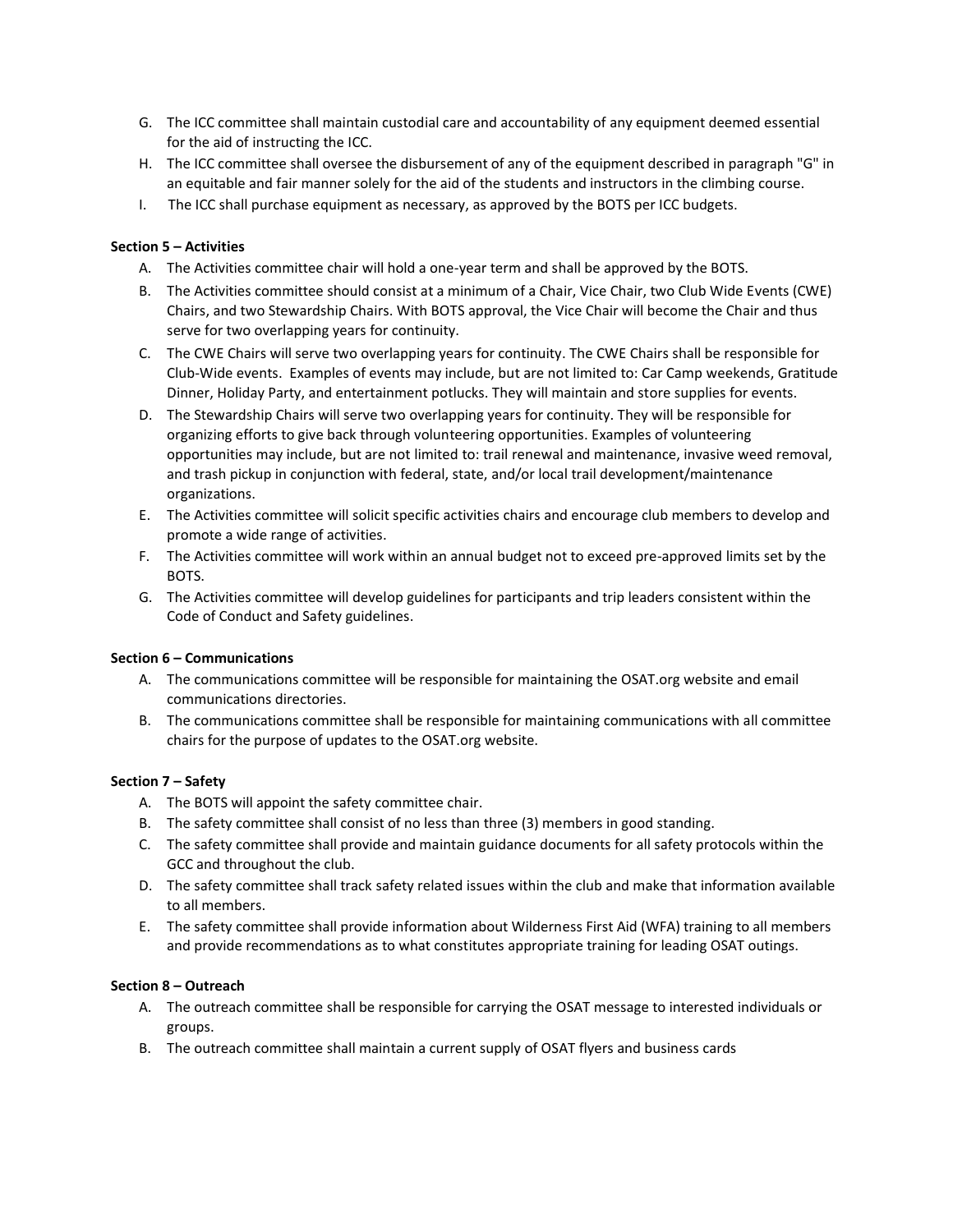## **Section 9 - Gear Sales**

- A. Gear sales committee will be responsible for promoting and ordering product (shirts, hats, stickers, etc), maintaining and storing inventory.
- B. Gear sales committee will make inventory available at OSAT events and functions
- C. Gear sales committee will collect payments and deliver payments to the OSAT treasurer

## **Section 10 – Ethics**

- A. The ethics committee shall be comprised of a minimum of two male members and two female members and have a maximum of five (5) members in good standing overall. Diversity and inclusivity are encouraged in the selection of committee members.
- B. The ethics committee members are subject to approval by the BOTS; the members of the ethics committee may select their committee chair from within their members.
- C. The ethics committee members shall serve staggered two-year terms to maintain continuity.
- D. The purpose of the ethics committee is to facilitate neutral investigation and resolution of reported Code of Conduct violations in a confidential manner. The Code of Conduct is contained in Article VIII Section 2 (Club Standards) and Section 3 (Outdoor Activity Standards). The committee shall follow the Disciplinary Guidelines approved by the BOTS.
- E. The committee is responsible for reporting to the BOTS. The BOTS shall approve any discipline resulting from Code of Conduct violations.
- F. The Ethics Committee will be responsible for confidentially maintaining a tracking system of reports.

## **Article V – Membership**

**Section 1.** Membership in OSAT shall be open to members of twelve step recovery groups and their families and friends without regard to race, creed, sex, sexual orientation, color, age, or dysfunction.

**Section 2.** Dues shall be determined by the BOTS. The standard membership fee will cover one year, beginning on the day the fee is recorded on membership records. Membership privileges will be revoked for members who do not renew their membership within 90 days after their membership lapses.

## **Section 3.**

- A. Persons who are eligible for membership but have not paid dues will be considered guests for OSAT for up to three activities.
- B. An OSAT club indemnity and liability release form must be completed for membership.

## **Article VI – Elections**

**Section 1.** The positions on the BOTS shall be filled by election from the general membership.

**Section 2.** Nominations for the BOTS shall be made from the general membership.

**Section 3.** To be eligible for the BOTS, or to vote in an election, a person must be a member in good standing of OSAT.

**Section 4.** All elections shall be by secret ballot and counted by volunteers from the general membership.

**Section 5.** All general elections shall take place in November. Special elections shall be called by the BOTS as necessary.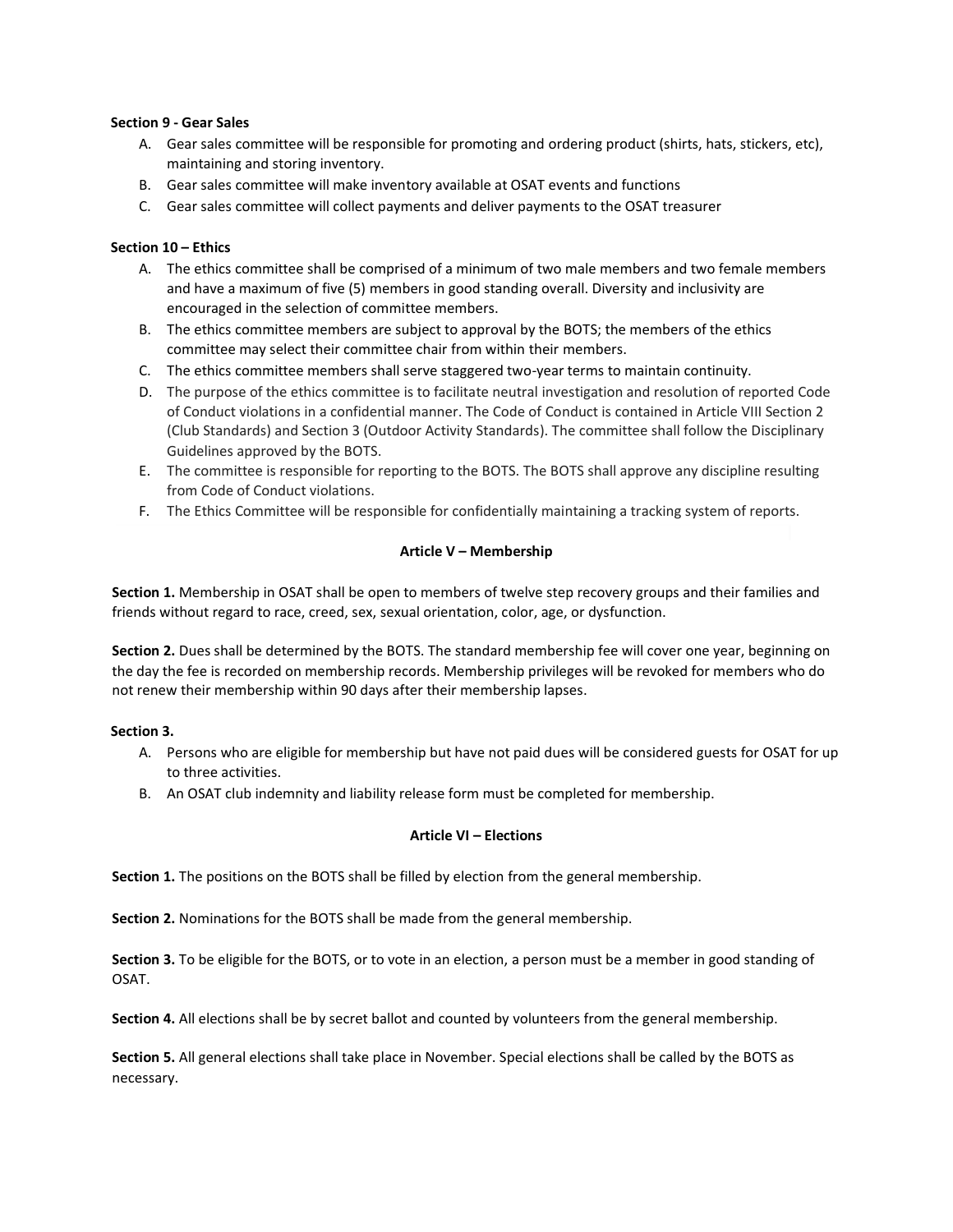## **Article VII – Amendments**

**Section 1.** An amendment to the by-laws may be proposed by any member in good standing.

**Section 2.** Written notice of a proposed amendment shall be submitted to the BOTS and published on the club web site and announced through the club email system.

**Section 3.** A proposed amendment to these by-laws shall pass by a single majority vote at a general meeting, at least 2 weeks subsequent to publication of said proposed amendment on the club web site and announcement through the club email system.

## **Article VIII - General Provisions**

#### **Section 1 - Meeting Protocol**

- A. Club meetings shall be facilitated by an individual from the BOTS, who shall provide the agenda for the evening. Henceforth, the facilitator shall be referred to as the chair.
- B. All club meetings shall open with the Serenity Prayer, and the closed in the usual manner.
- C. Club meetings should proceed in a "crisp and lively manner". It is requested that any and all side talk and cross talk be eliminated.
- D. Minutes for each meeting shall be recorded by a volunteer from the general membership. The meeting minutes shall be forwarded to the communications committee for publication on the website. E. Standard meeting agenda is as follows:
	- Call to order Serenity Prayer Read & approve previous meeting minutes Old business (if any) Standing committee reports Ad-Hoc committee reports (if any) Special announcements New business Entertainment/special events Closing
- F. Any old business will be reported on by the committee responsible. Old business should be limited to specific proposals on items.
- G. Committee reports should be kept as brief and concise as possible. If a committee requires an extended time for a presentation, it is requested that the committee request extra time in advance.
- H. Unscheduled announcements may be made from the floor, if there is time. If someone requires extended time for a presentation, it is requested that the individual or group request the extra time in advance.
- I. If any extended time is required for discussion of a new business item, it is requested that the individual or group requests the extra time in advance.
- J. For G, H, & I, in advance means at least 24 hours, extended time to be requested from the BOTS chair.
- K. The chair has the authority and responsibility to keep order in the meeting. This means "cutting people off" who have exceeded the allotted time or quieting the room. This is a tough job, but someone has to do it. Therefore, just prior to closing, there will be a round of applause for the chair.

## **Section 2 - Code of Conduct – Club Standards**

A. OSAT members are to exercise personal responsibility and conduct themselves during club activities in a manner that will not impair the safety (physical and psychological) of fellow participants. OSAT members are responsible for their own safety and are to be aware of the safety of others.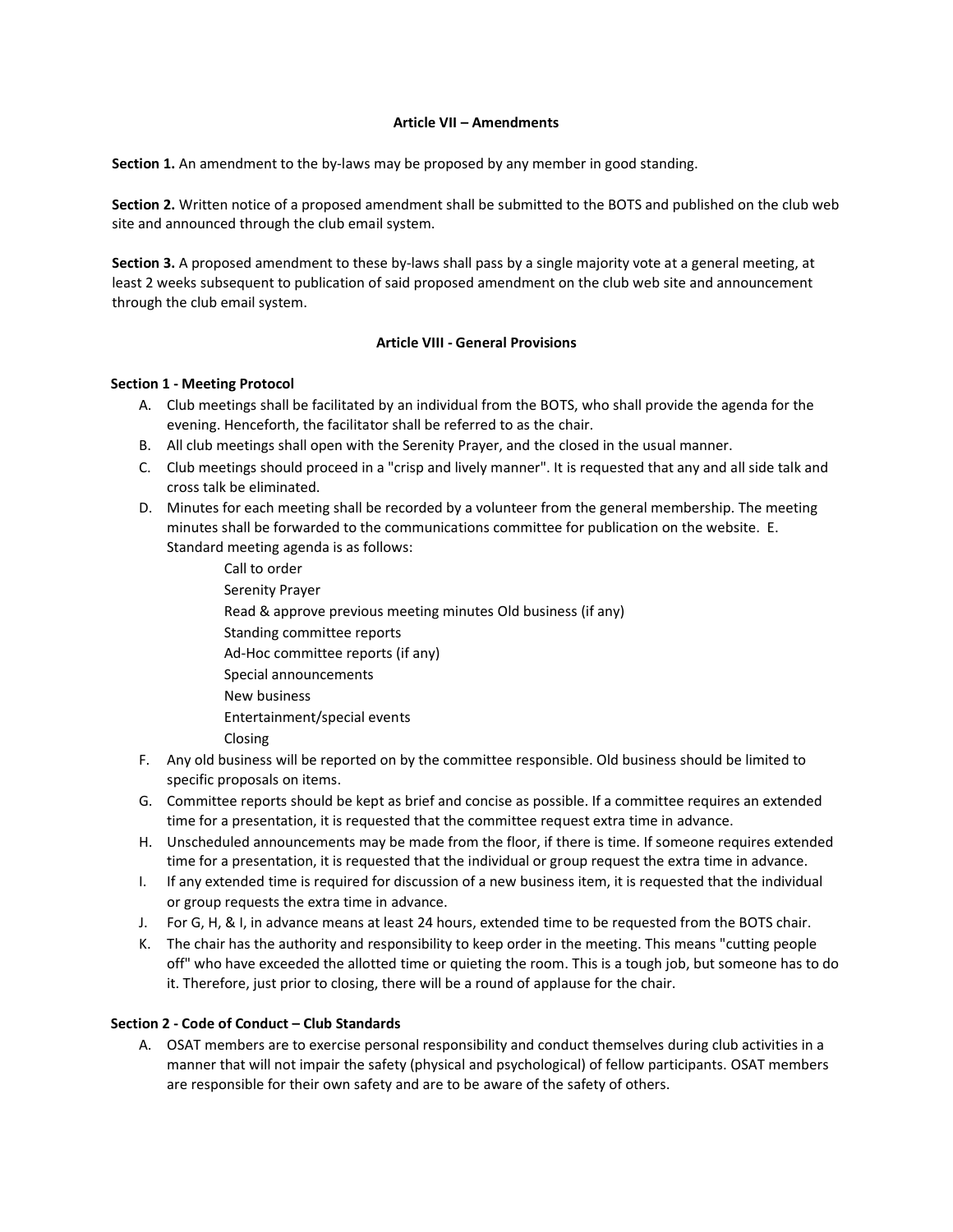- B. OSAT members participate and collaborate in ways that encourage their own enjoyment and that of others.
- C. OSAT members do not engage in behavior that is unethical, exploitative, or unprofessional.
- D. OSAT members in leadership positions are not to engage in behaviors, whether deemed consensual or non-consensual, such as flirtation or sexual innuendo, that others could experience as inappropriate.
- E. OSAT leaders, chairpeople, and members are to not condone or support sexual harassment, use of derogatory terms, hostility, aggression, bigotry, sexism, bias, or bullying (any behavior that is condescending, demeaning, or diminutive); when able, OSAT members will speak up to help educate on unconscious bias.
- F. OSAT members will behave at all times in a manner that demonstrates respect for its activities, membership, and the outdoor community and reflects favorably upon OSAT.
- G. OSAT members and OSAT activity leaders will encourage an open and inviting environment.
- H. No alcohol, marijuana, or recreational drugs of any kind, legal or illegal, are allowed on any OSAT activity.
- I. Every OSAT activity has a designated leader. The leader makes decisions as to who is qualified for the activity. This decision must be based on principles and not personalities.

## **Section 3 - Code of Conduct – Outdoor Activity Standards**

- A. OSAT party members, including climb/activity leaders, are not to separate from the group without prior permission of the activity leader/party.
- B. An OSAT leader or another designated participant in the activity must have current certification from an appropriate medical training program. In a wilderness setting, a Wilderness First Aid certification is the minimum requirement; in an urban environment, Basic First Aid and CPR training from these institutes is sufficient: American Red Cross, American Heart Association, American Health and Safety Institute, National Safety Council, or Emergency Care and Safety Institute.
- C. Outdoor activities begin with the Serenity Prayer while participants hold hands/shoulders in a circle. They may also close with the same.
- D. When in a wilderness area, each OSAT party member will carry the 10 essentials as defined by OSAT Activity Leader.
- E. Each OSAT outdoor activity will have at least three-member participants. For climbs that involve roped travel on glaciers, there shall be a minimum of two rope teams, and each party member shall have crevasse rescue training; the activity leader is responsible for ensuring that either formal or informal training of the climb team members has been met.
- F. Anyone can volunteer to lead an activity, even a technical climb. Leaders of an OSAT Outdoor activity should be certain that everyone participating in that activity is an OSAT member and has signed the Release and Indemnity Agreement. Participants may want to "qualify" their leader, ascertaining what level of expertise the leader possesses.
- G. OSAT hikes and climbs are designated for every skill level from "no skill at all" to "expert." Interested participants should talk to the leader about the skill level recommended for a given activity. The OSAT activity leader may refuse to allow a member to participate due to lack of any of the following: proper equipment, good physical condition, positive attitude, requisite skills, or respect for club standards. H. OSAT members will know and adhere to Leave No Trace principles and respect private property.
- I. Party size for OSAT activities will conform to the rules of the appropriate jurisdiction. OSAT activity leaders are responsible for appropriately limiting the party size.